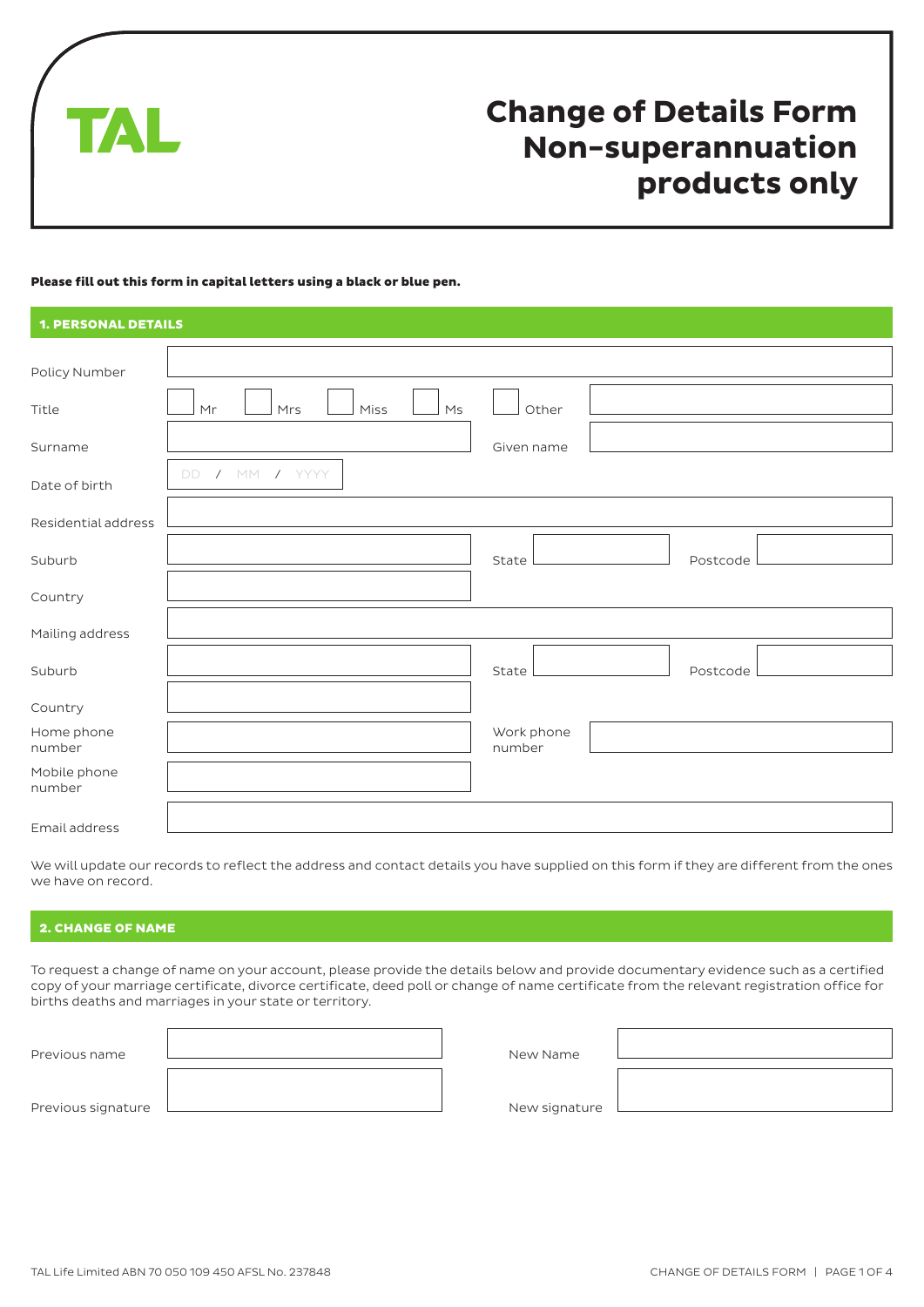#### 3. INSURANCE COVER CANCELLATION

Please complete this section if you would like to cancel your insurance cover. Please indicate below the insurance cover you want to cancel:

Total Permanent Disability only Death and Total Permanent Disability Death (if you have 'Death Only' cover)

# 4. ADVISER CHANGES

Please complete this section if you want to remove and/or change your current servicing financial adviser.

I want to remove the below financial adviser(s) currently servicing my policy

|  |  | 1. Adviser's full name |  |  |  |  |
|--|--|------------------------|--|--|--|--|
|--|--|------------------------|--|--|--|--|

2. Adviser's full name (if applicable)

Please complete this section if you want to remove and/or change your current servicing financial adviser.

|                                      | I want to appoint the below financial adviser* to service my policy |
|--------------------------------------|---------------------------------------------------------------------|
| New servicing<br>adviser's full name |                                                                     |
| New servicing<br>adviser's number**  |                                                                     |

\* Your current adviser remuneration arrangement will continue under your new financial adviser unless you request otherwise.

\*\*Please ask your new adviser for their TAL adviser number.

Please contact us if you want to appoint more than one financial adviser to service your policy or to change your adviser remuneration arrangement.

#### 5. AUTHORISED REPRESENTATIVE

Please complete this section if you want to nominate an Authorised Representative. The following person(s), in addition to yourself (and your servicing financial adviser), are authorised to access information in relation to your TAL account. Please note this nomination will replace any existing nomination you have made.

| 1. Authorised<br>representative name                                                                                                      |      |  |  |  |  |  |  |  |  |
|-------------------------------------------------------------------------------------------------------------------------------------------|------|--|--|--|--|--|--|--|--|
| Complete the below date if you want to limit the duration of this authority. Otherwise, this authority will be valid until you revoke it. |      |  |  |  |  |  |  |  |  |
| This authority is valid until:<br>Authorised representative signature $\mathop{!}$                                                        | Date |  |  |  |  |  |  |  |  |
| 2. Authorised<br>representative name                                                                                                      |      |  |  |  |  |  |  |  |  |
| Complete the below date if you want to limit the duration of this authority. Otherwise, this authority will be valid until you revoke it. |      |  |  |  |  |  |  |  |  |

| This authority is valid until:             | Date |  |  | DD / MM / YYYY |
|--------------------------------------------|------|--|--|----------------|
| Authorised representative signature $\Box$ |      |  |  |                |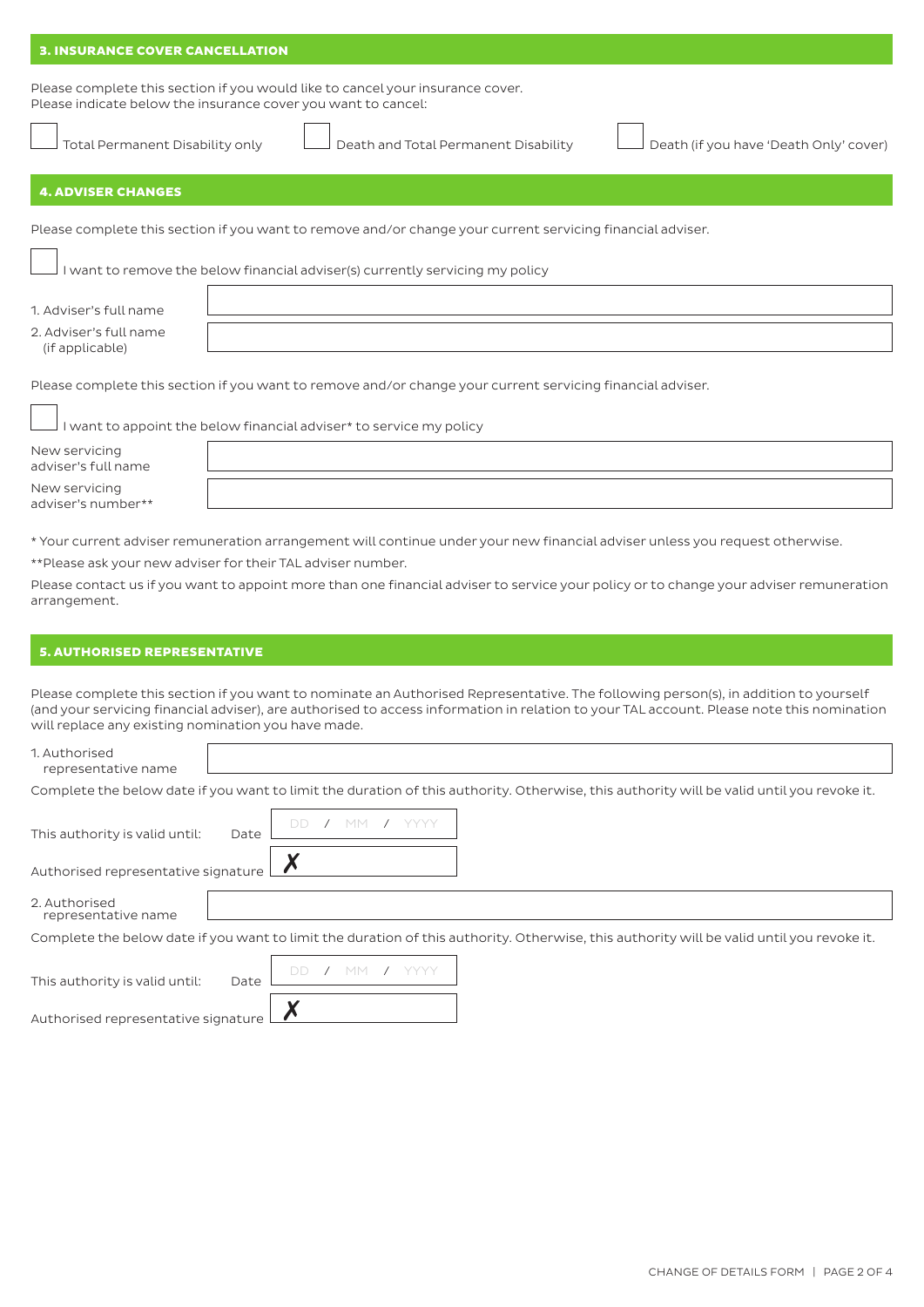# 6. DIRECT DEBIT

Please complete this section if you want to cancel or modify your direct debit arrangement with TAL.

| Cancel my direct debit*          |
|----------------------------------|
| $\Box$ Before the next billing a |

| re the next billing date**   OR |  | $\Box$ From this date** |
|---------------------------------|--|-------------------------|

| Cancel my direct debit* | Modify my direct debit amount to |
|-------------------------|----------------------------------|

|  |  | DD / MM / YYYY |  |
|--|--|----------------|--|

- \* If you cease regular contributions, additional charges and fees may be incurred. Please refer to your policy document or call us for more information.
- \*\* You should provide us with at least fourteen (14) days' notice to cancel or modify your direct debit arrangement. If you're unsure about your next billing date, please call us.

# 7. PRIVACY

The Privacy of TAL customers is important and TAL is bound by obligations imposed by current privacy laws including the Australian Privacy Principles.

The way in which TAL collects, uses, secures and discloses your personal information is set out in the TAL Privacy Policy available at www.tal.com.au/Privacy-Policy or free of charge on request to TAL using the contact details below.

Call: 1300 209 088

Fax: 1300 351 133

Email: customerservice@tal.com.au

Website: www.tal.com.au

Mail: GPO Box 5380, Sydney NSW 2001

If you want to know more about our approach to privacy, you can contact our Privacy Officer. In addition, the website of the Office of the Australian Information Commissioner at www.oaic.gov.au also contains a great deal of useful information about privacy matters, although TAL is not responsible for the content on that website.

TAL may collect, use or disclose your personal and sensitive information to assess, verify and process an insurance policy application or to process a claim.

Your information may be collected from or disclosed to other entities under current privacy legislation and these may include medical practitioners, health professionals, employers, superannuation trustees and their administrators where relevant, reinsurers, accountants, lawyers and Government departments where authorised or required by law.

#### 8. POLICY OWNER/MEMBER DECLARATION

Please read the following acknowledgements and declarations carefully and sign at the end of this section:

If I am applying to cancel my insurance cover in section 3:

- I understand my insurance cover will cease once TAL receives my written request
- I understand that I may not apply to reinstate the insurance cover linked to my policy at a later stage.

If I have changed my servicing financial adviser's details in section 4, I agree to the same remuneration arrangement continuing under my new servicing financial adviser.

If I am nominating an Authorised Representative to access information in relation to my TAL account:

- I authorise TAL to provide the Authorised Representative(s) nominated in section 5 with details of my TAL account
- I understand that this authority does not allow the Authorised Representative to change my details or carry out any transaction on my behalf
- I acknowledge that TAL is not responsible for any loss or/and liabilities which may result from TAL providing information to my Authorised Representative
- I agree to my information being used in accordance with TAL's Privacy Policy
- I acknowledge that I can revoke this Authority at any time by writing to TAL

If I am cancelling or modifying my direct debit arrangement, I understand that the change will take effect once TAL processes this request or from the date I indicated in section 6.

Date DD / MM / YYYY